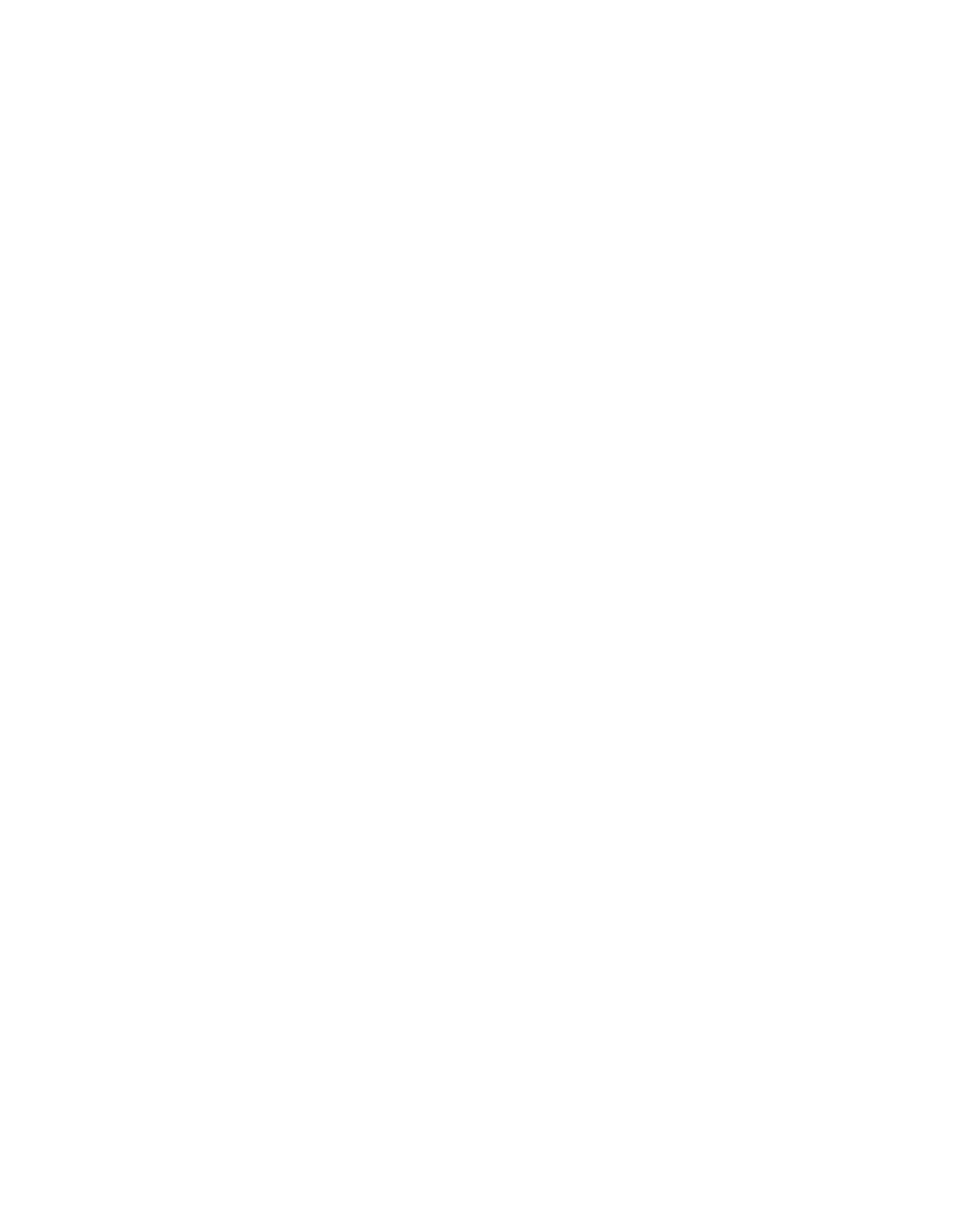# TABLE OF CONTENTS

|           |                           |                                                   | Page           |
|-----------|---------------------------|---------------------------------------------------|----------------|
| I         | Purpose                   |                                                   | $\mathbf{1}$   |
| $\rm{II}$ | <b>Financial Records</b>  |                                                   | $\mathbf{1}$   |
| Ш         | <b>Financial Reports</b>  |                                                   | $\mathbf{1}$   |
| IV        | <b>Annual Budget</b>      |                                                   | $\mathbf{2}$   |
| V         | Receipts                  |                                                   | 3              |
|           | $\mathbf{A}$              | <b>Donations - General Guidelines</b>             | 3              |
|           | B                         | <b>Monetary Donations</b>                         | 3              |
|           | $\mathsf{C}$              | In Kind Donations                                 | $\overline{4}$ |
|           | D                         | <b>Grants &amp; Contracts</b>                     | 5              |
| VI        | Expenditures              |                                                   | 6              |
|           | $\mathbf{A}$              | <b>Petty Cash</b>                                 | 6              |
|           | B                         | <b>Charge Accounts</b>                            | 6              |
|           |                           | <b>General Guidelines</b><br>$\mathbf{1}$         | 6              |
|           |                           | Credit Cards - Director & Staff<br>$\mathfrak{2}$ | $\tau$         |
|           |                           | 3<br><b>Charge Accounts - Director</b>            | 9              |
|           |                           | Credit Cards - Director<br>$\overline{4}$         | 9              |
|           | $\mathbf C$               | <b>Electronic Transfers</b>                       | 9              |
|           | $\mathbf D$               | Debit Cards                                       | 10             |
|           | ${\bf E}$                 | <b>Check Disbursements</b>                        | 10             |
|           | $\boldsymbol{\mathrm{F}}$ | <b>Accounts Payable</b>                           | 10             |
|           | ${\bf G}$                 | Payroll                                           | 11             |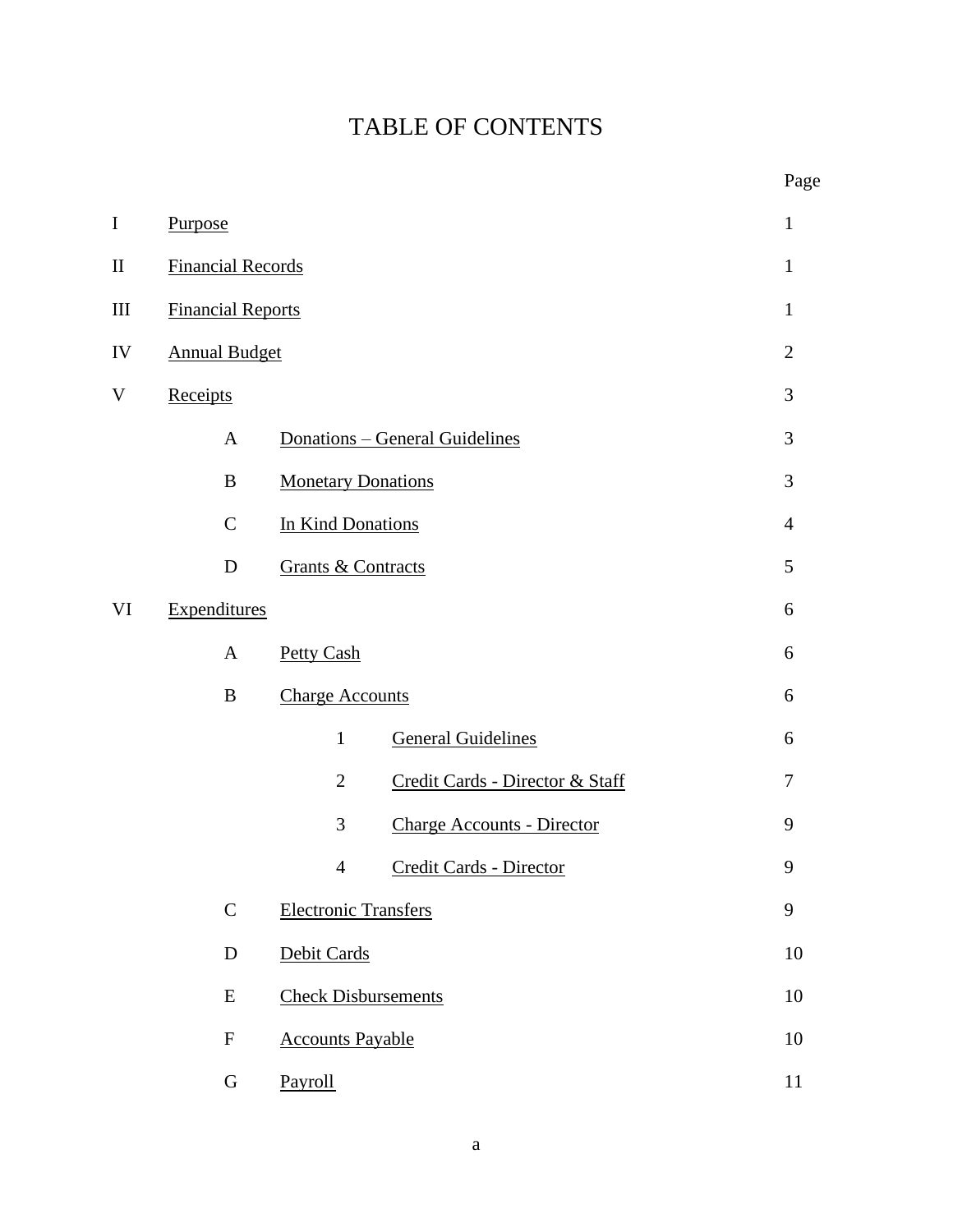| VII         | <b>Investments</b>                                                   |                               |    |
|-------------|----------------------------------------------------------------------|-------------------------------|----|
| <b>VIII</b> | <b>Bank Reconciliation</b>                                           |                               |    |
| IX          | <b>CBAS</b>                                                          |                               | 13 |
|             | A                                                                    | <b>General Guidelines</b>     | 13 |
|             | $\bf{B}$                                                             | <b>Capitalization Policy</b>  | 13 |
| X           | <b>Bid Policy</b>                                                    |                               | 14 |
| XI          |                                                                      | <b>Expense Reimbursements</b> | 14 |
| XII         | <b>Insurance Coverage for Employee &amp; Board Member Dishonesty</b> |                               |    |
| <b>XIII</b> | Training                                                             |                               | 15 |
| <b>XIV</b>  | Passwords & Keys                                                     |                               |    |
| XV          | <b>Audits &amp; Reviews</b>                                          |                               |    |
| XVI         | <b>Tax Returns</b>                                                   |                               |    |
| <b>XVII</b> | <b>Retention of Financial Records</b>                                |                               |    |
|             | XVIII Conflict of Interest                                           |                               |    |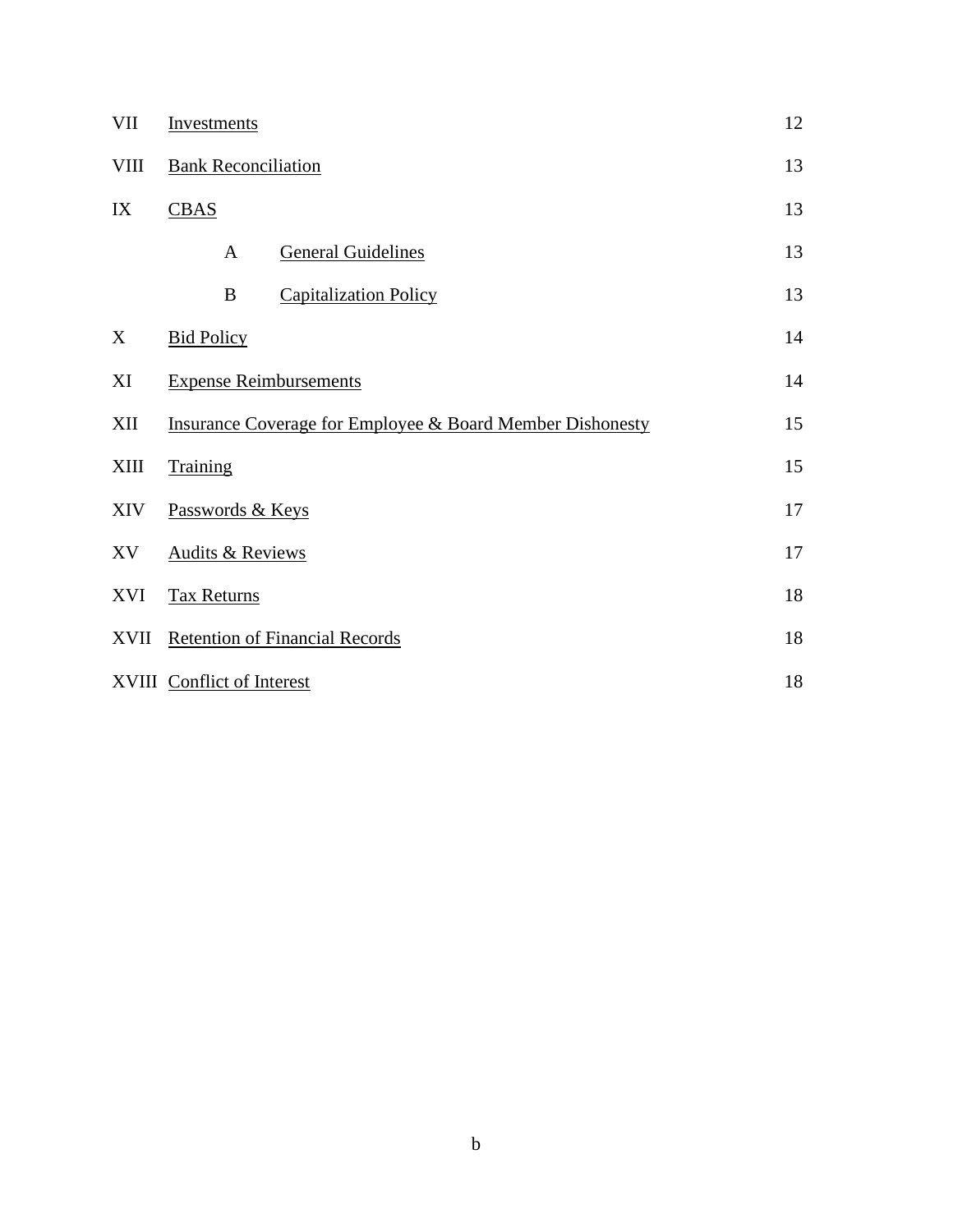#### I. Purpose

This manual addresses the fiscal policies and procedures which are to be followed by Survival Adult Abuse Center, Inc (hereinafter "Survival").

# II. Financial Records

The financial records of Survival will be maintained on a modified cash basis. Survival shall utilize a computer-based accounting system (hereinafter "CBAS") to maintain fiscal records. A copy of the CBAS data shall be saved by the Executive Director (hereinafter "Director") onto a removable electronic medium and kept offsite at a secure location. This shall preferably be done semi-monthly, but in no event less frequently than once per month. Every month, the Director shall save the data on a removable electronic medium and give a copy to the Treasurer.

Prior to the preparation of monthly Financial Reports, all receipts and expenditures shall be recorded in the CBAS. In-kind receipts shall be recorded in a separate database with totals entered monthly into the CBAS. Separate funds shall be reflected in separate accounts in the CBAS.

Survival's procedures shall conform to the Internal Revenue Code and its corresponding regulations.

#### III. Financial Reports

After the close of each calendar month and prior to the next board meeting, the Director shall prepare monthly Financial Reports, to be distributed to the members of the Board of Directors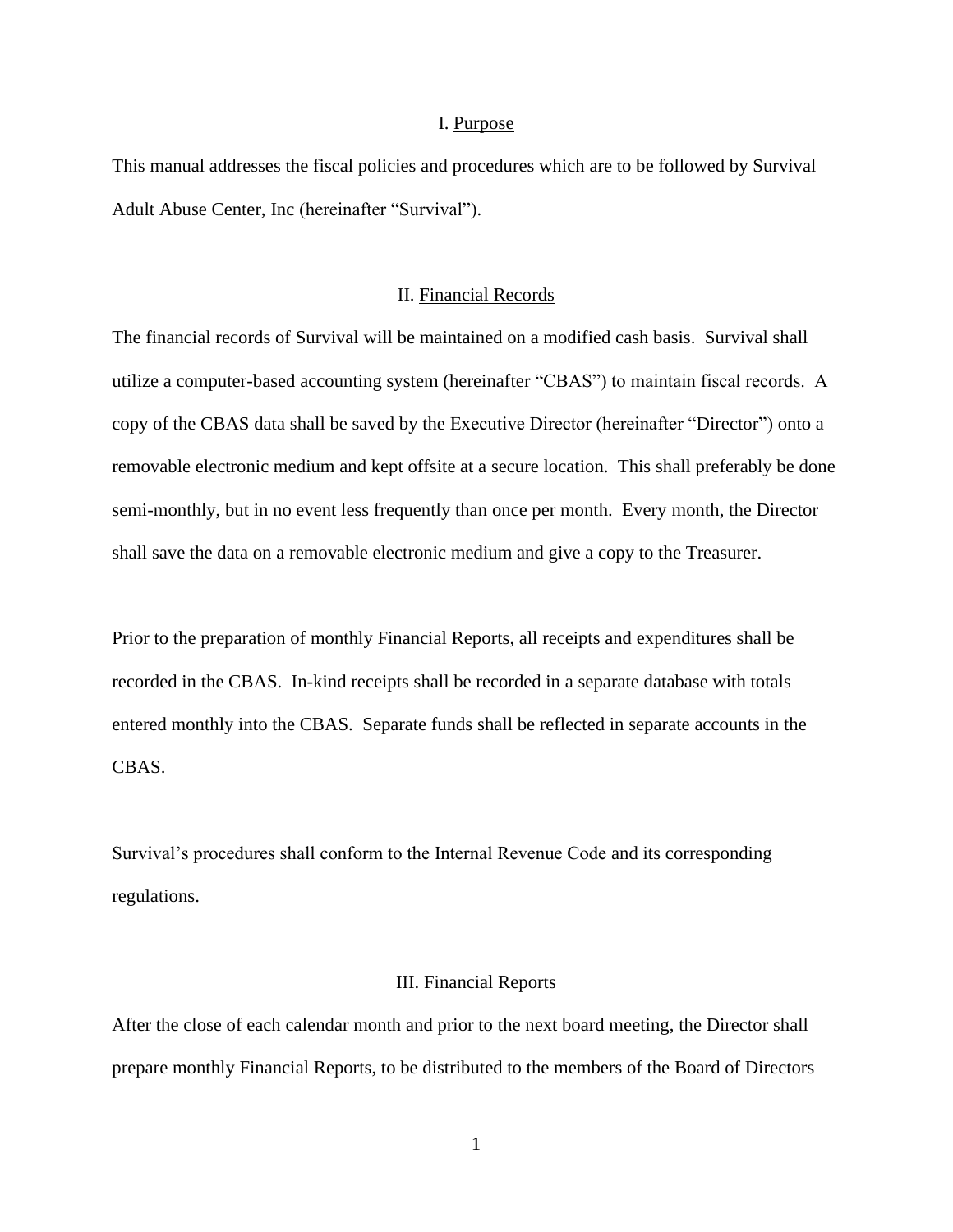(hereinafter "Board") at the next Board Meeting. The monthly financial reports shall include a Statement of Receipts and Expenditures for the current month as well as a listing of all bank balances, listing of outstanding grant funds submitted for reimbursement, listing of significant outstanding vendor payments (excess of \$1,000). The Statement of Receipts and Expenditures shall include current month and year-to-date information, both budgeted and actual by individual fund. The Director shall provide the Treasurer of the Board (hereinafter "Treasurer") with the financial reports at least two business days prior to the Board Meeting.

In conjunction with the financial reports submitted to the Treasurer, the Director shall also provide copies of all monthly bank reconciliations and General Ledger.

## IV. Annual Budget

Survival's fiscal year corresponds with the calendar year. An Annual Budget Report (hereinafter "Budget") will be drafted by the Director and provided to the Finance and Audit Committee for review in October. The Budget shall initially be based on three years historical data, with proposed adjustments supported by the Director for known and/or recommended changes in operational or financial matters. The Finance and Audit Committee is responsible for working in conjunction with the Director to develop a final Budget which will be submitted to the Board at the November Board Meeting, with a final vote of acceptance by the Board at the December Board Meeting. The Budget may be amended as needed with approval by the Board.

The Director shall be responsible for entering the approved Budget into the CBAS system prior to January 1 of each year for the Treasurer's review. The Director shall also be responsible for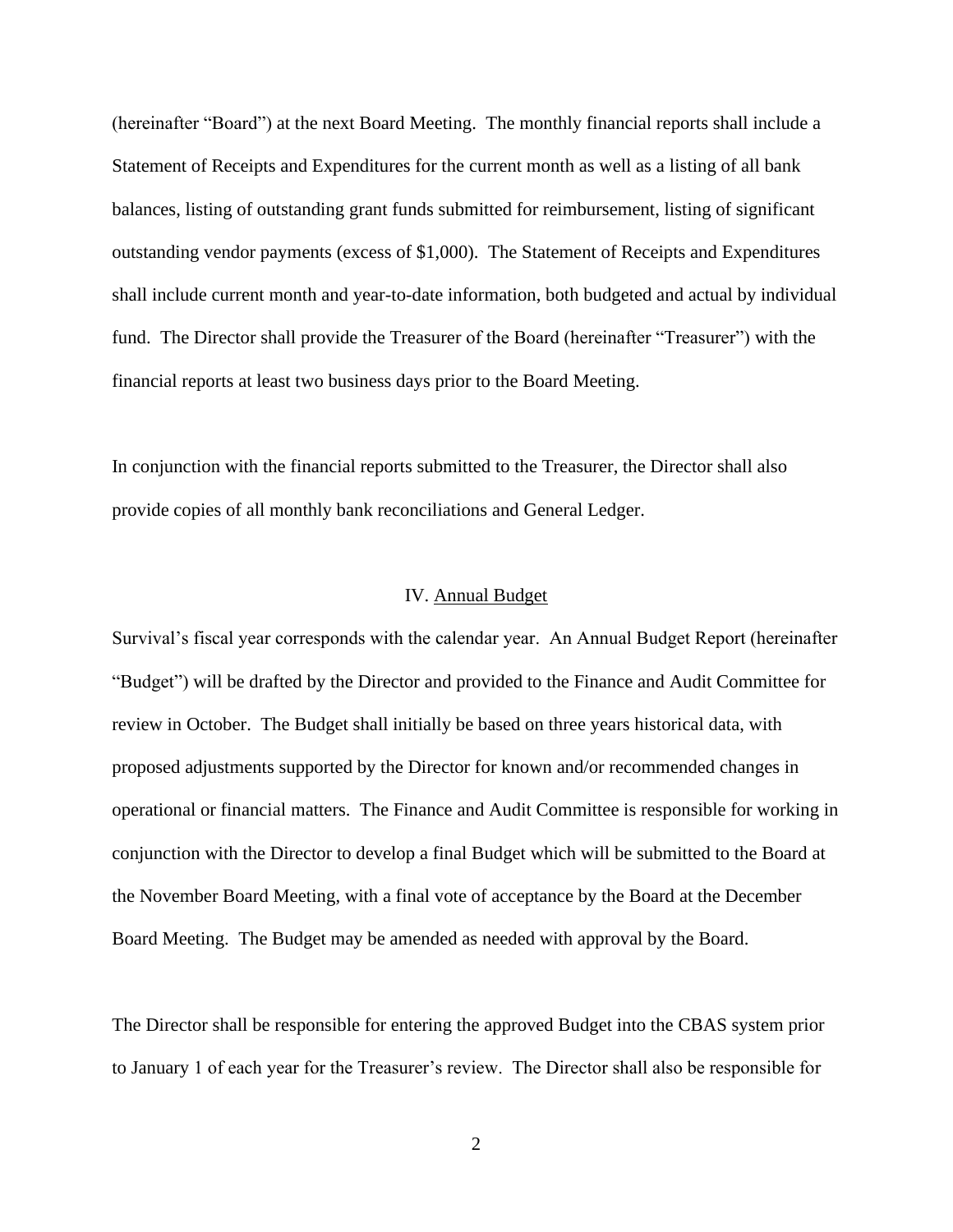entering the amended Budget into the CBAS system prior to the next Board Meeting when applicable.

## V. Receipts

## A. Donations - General Guidelines

The Director shall send a letter of appreciation acknowledging any donation within thirty days. The letter will acknowledge the amount or fair market value of the donation and that no goods or services were exchanged for the donation. The Director shall also record in the Electronic Database Journal (hereinafter "EDJ") that the appreciation letter was sent to any donor who contributes and in-kind donation.

### B. Monetary Donations

For donations accepted at a Survival location, a receipt shall be immediately created. For donations received off-site, a receipt shall be created in the receipt book on the first day the Survival employee who received the donation returns to work. For this purpose, a receipt book shall be kept at each Survival location. Each receipt shall be kept in duplicate by manner of a carbonless duplicate receipt book, with said receipt noting name and mailing address of donor, amount, and date of contribution. Upon request of the donor, the original receipt shall be given to the donor. The Director shall note on the duplicate receipt in the receipt book that an appreciation letter was sent.

All checks and cash received shall be kept in a secured location and at the first opportunity submitted to the Director or delivered to a locked drawer which shall be maintained in the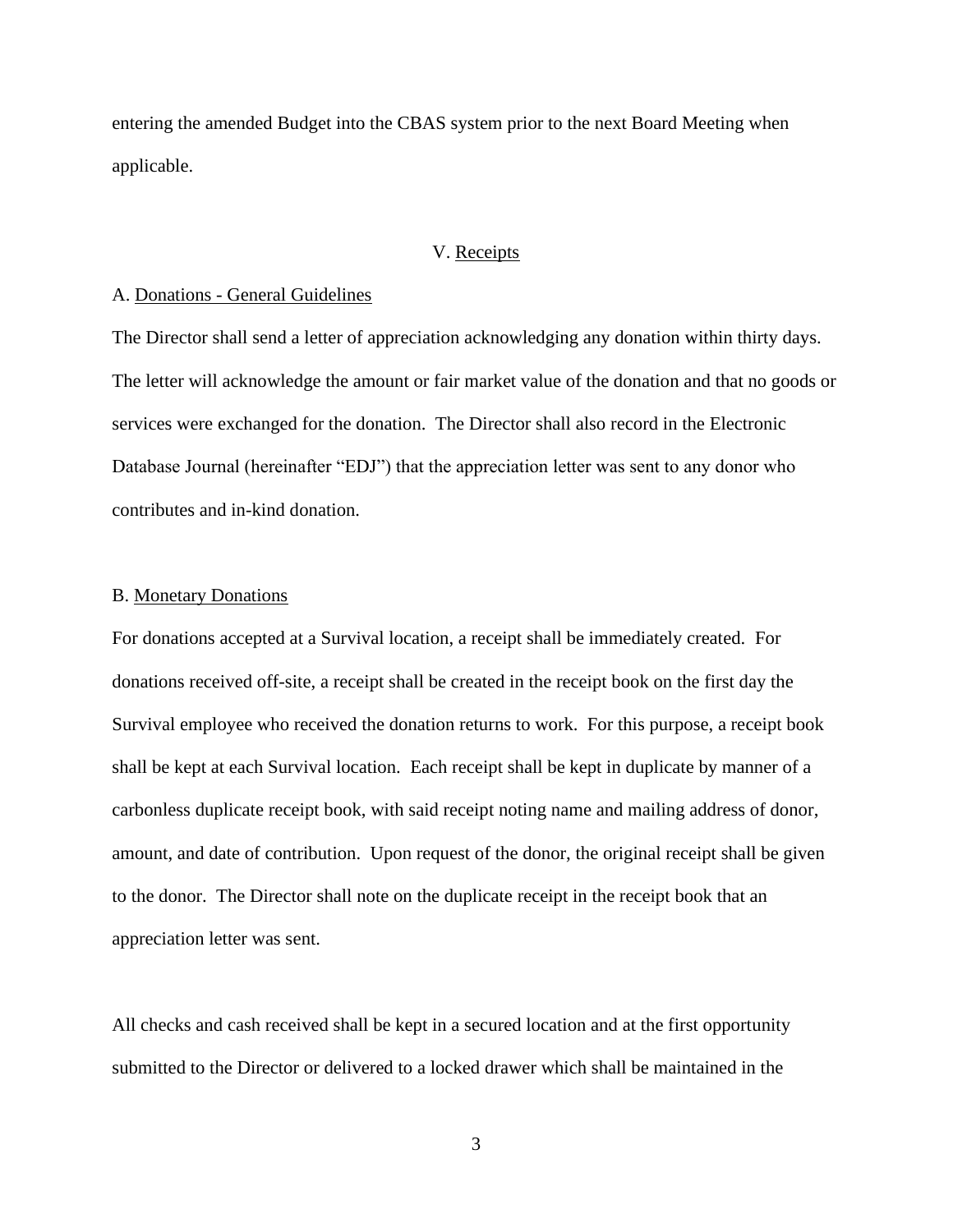Director's office. The Director shall record these checks and cash in the proper accounts in the CBAS along with the date the checks and cash were received, the name of the donor, and the amount.

Preferably, deposits into the checking account will be made daily by the Director, but each monetary donation shall be deposited into the checking account by the Director within fifteen business days of receipt of the donation.

In the event the Director is unavailable for more than ten business days, the Treasurer will handle these functions. The Director, President of the Board (hereinafter "President") and Treasurer shall be the only persons to have access to the lockbox.

## C. In-kind Donations

Immediately upon receipt of an in-kind donation, the person receiving the donation shall complete and sign a logbook sheet itemizing the items donated, as well as the name and address of the donor, if known, and date of donation. For this purpose, a logbook shall be kept at each Survival location. A copy of the logbook sheet shall be delivered to the Director as soon as possible. A file shall be kept in the Director's office containing a copy of the log sheets for items donated. The original shall be maintained in a file at the location where the donation was received. The Director may authorize destruction of the original log sheet once the Director receives a copy.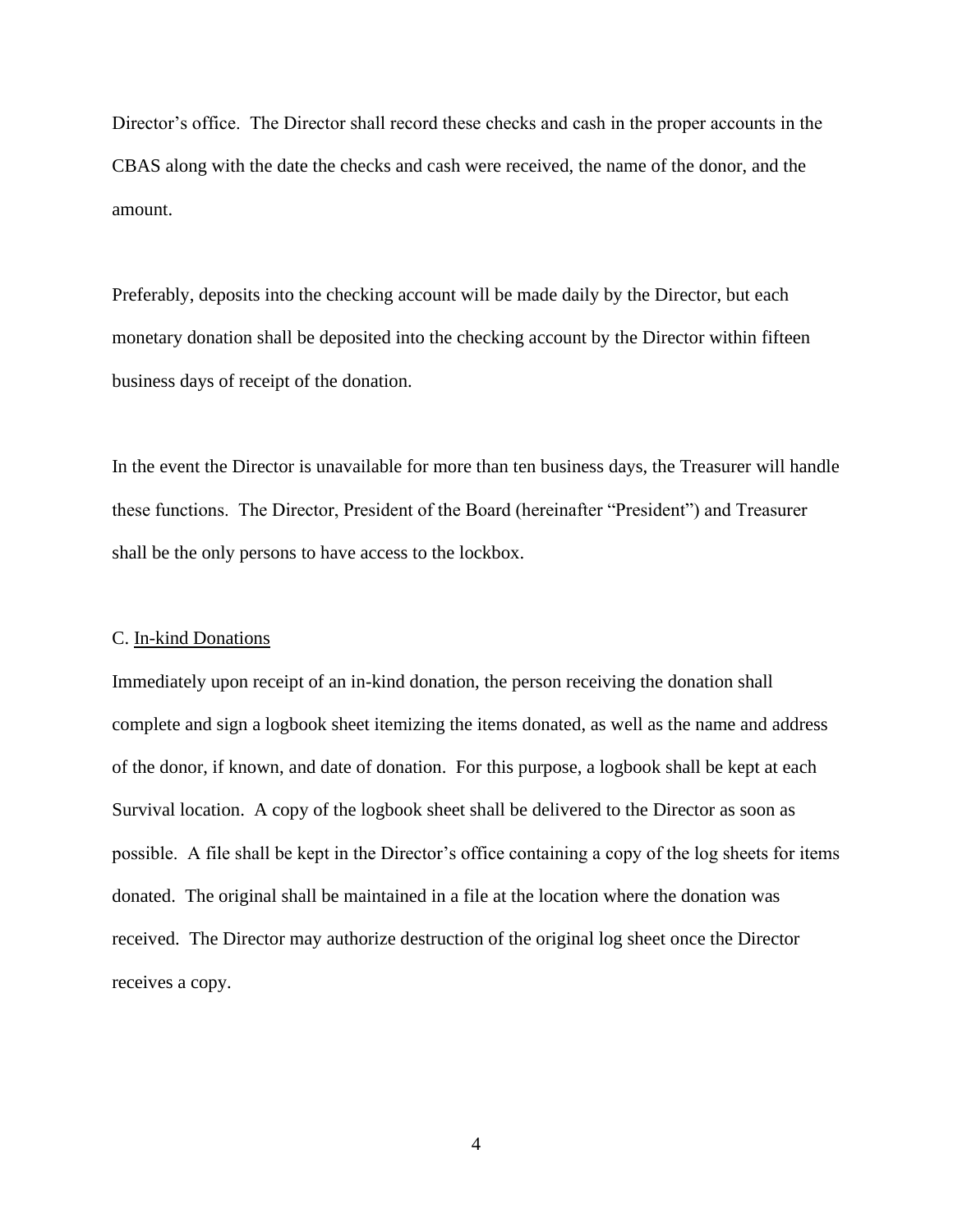For donations received off-site, an entry shall be created in the logbook on the first day the Survival employee who received the donation returns to work.

At first opportunity, and in no event less frequently than once a month, the Director shall enter a record of the donation into the EDJ with its corresponding fair market value, name and mailing address of donor, and date of donation. At least once per month, in-kind donations shall be summarized, and the total value of the summarized items shall be entered into the CBAS.

For any in-kind donated item valued at \$1,000 or more, the Director shall keep a record of the item and track its usage. The Director shall enter the item into the CBAS as retained as a Shelter asset, retained as an Administrative Office asset, or expensed when given to a client for personal use, whichever is applicable. In the event the item is given to a client, the client shall complete a form acknowledging receipt of the item, date of receipt, and a description of the item. The client shall sign this form with the client's first name and first initial of the client's last name.

The logbook will be retained for five years.

#### D. Grants/Contracts

The Director shall be responsible for applying for grants which further the mission of Survival. The Director shall also be responsible for ensuring compliance with all requirements of the grant.

At this time, grant monies are received either electronically by direct deposit to the general account or by paper check. In the case of non-reimbursement grants, the Director shall verify the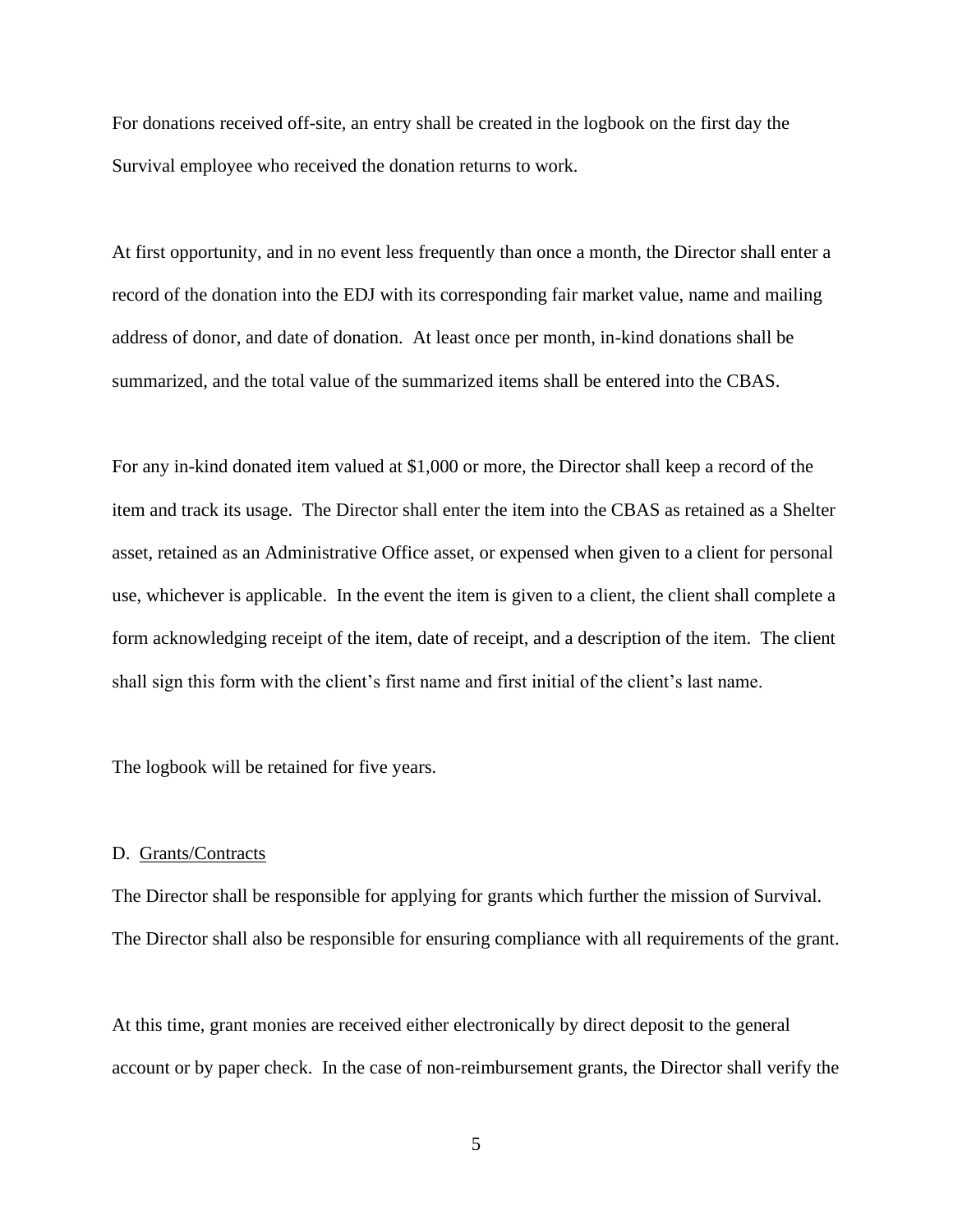amount received correlates to the amount due. In the case of reimbursement grants, the Director shall verify that the amount received correlates to the amount billed for reimbursement. In the event there is a discrepancy, the Director shall investigate and resolve the discrepancy. The Director shall bring to the attention of the Treasurer any matter that cannot be resolved. If the Treasurer cannot resolve the matter, the Treasurer shall notify the Board. The Board shall take such action as necessary to resolve the matter.

If grant monies are received by paper check, the paper check shall be kept in a secure location until deposited into the general account. Preferably deposits shall be made daily, but in no event shall deposits be made less frequently than every fifteen days

## VI. EXPENDITURES

## A. Petty Cash

The Director shall maintain a petty cash fund no greater than \$200. A receipt shall be obtained for all expenses paid for by petty cash funds. Each expenditure shall be recorded in the CBAS. The petty cash fund shall be located in a locked drawer in the Director's office.

#### B. Charge accounts

#### 1. General Guidelines

Charge accounts shall be used solely for the purchase of goods and services fulfilling the mission of Survival in assisting its clients and are not to be used for the purchase of personal goods or services for employees of Survival. All applications for charge accounts shall be made with prior approval by the Board. Any credit limit on charge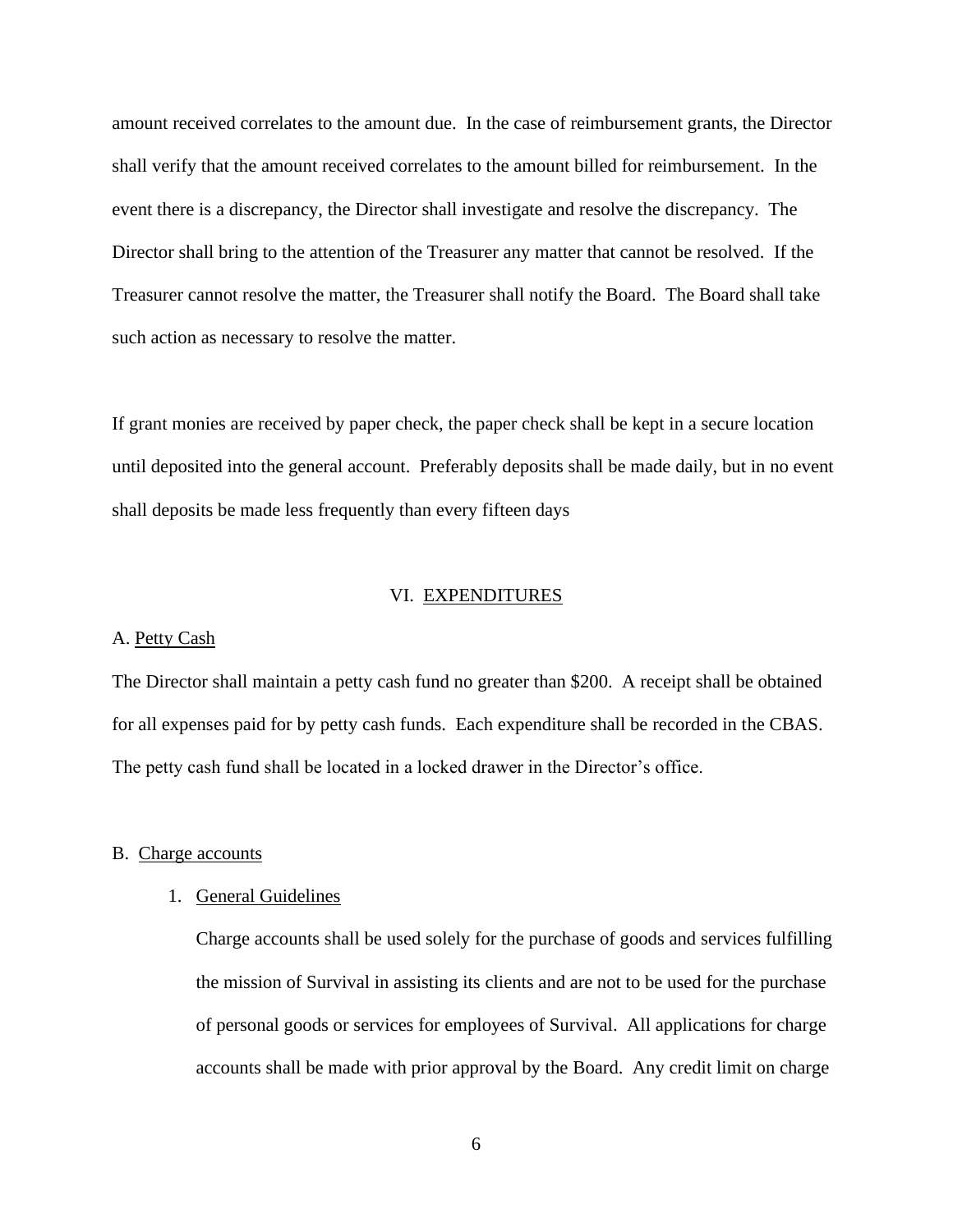accounts shall be determined by the Board. Credit limits of charge accounts open at the time of the writing of the Manual shall be presented to the Board for review, modification, and acceptance. In the event the Board approves a new charge account, all procedures herein shall apply to that account.

Prior to payment, the Director shall review billing statements to ensure all charges on the account are documented and are for the purpose of fulfilling the mission of Survival. When the billing statement reflects an itemization of items purchased, original receipts may be destroyed after they are reconciled with the billing statement. If the billing statement does not reflect items purchased, receipts must be retained.

Tax exempt cards are not for the personal use of employees but are to be used only when purchasing goods to further the mission of Survival.

#### 2. Credit Cards Available to the Director and Staff

As of the date of this Manual, Survival has a credit cards with Wal-Mart, Lowe's, Office Depot and a "general" Visa. As they are on-call at any given time, the Director, Volunteer Coordinator, Court Advocate, Women's Services Coordinator and Children's Services Coordinator may each be issued a Wal-Mart credit card on Survival's charge account for the purpose of obtaining supplies for fulfilling Survival's mission. Each credit card issued to an employee shall bear a unique identifying number.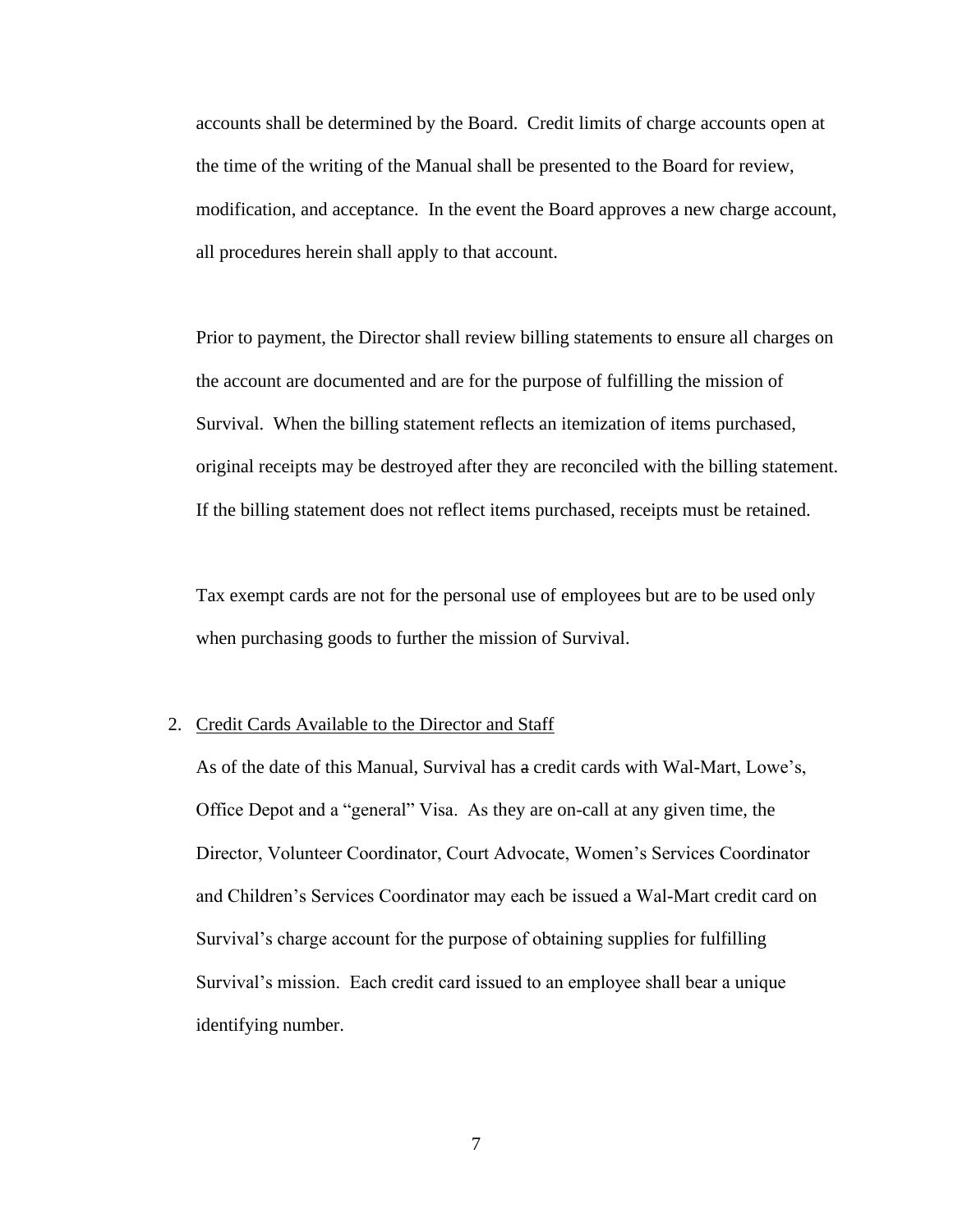The Director shall maintain a file for all credit cards. The files will include a list of employees holding a card on that account, with each card's corresponding unique identifying number, and the dates that each card was held by each employee.

Authorized users shall not expend more than \$200.00 per day without prior permission from the Director. At first opportunity and no later than ten days after the purchase date, all receipts shall be submitted to the Director in the manner as set forth by the Director. The Director shall review the receipts to ensure that all items purchased were necessary for fulfilling Survival's mission. The Director shall save the receipts and compare them to the monthly statements to ensure there were not unauthorized charges.

In the event a card is lost or stolen, the employee shall immediately notify the Director who shall contact the company immediately and cancel that unique identifying number. The Director shall keep all documentation in the file of the charge account regarding lost or stolen card and related conversations with company employees. When an employee leaves employment by Survival, that employee shall surrender all cards and outstanding receipts to the Director. When the Director leaves employment by Survival, the Director shall surrender all cards and outstanding receipts to the Treasurer.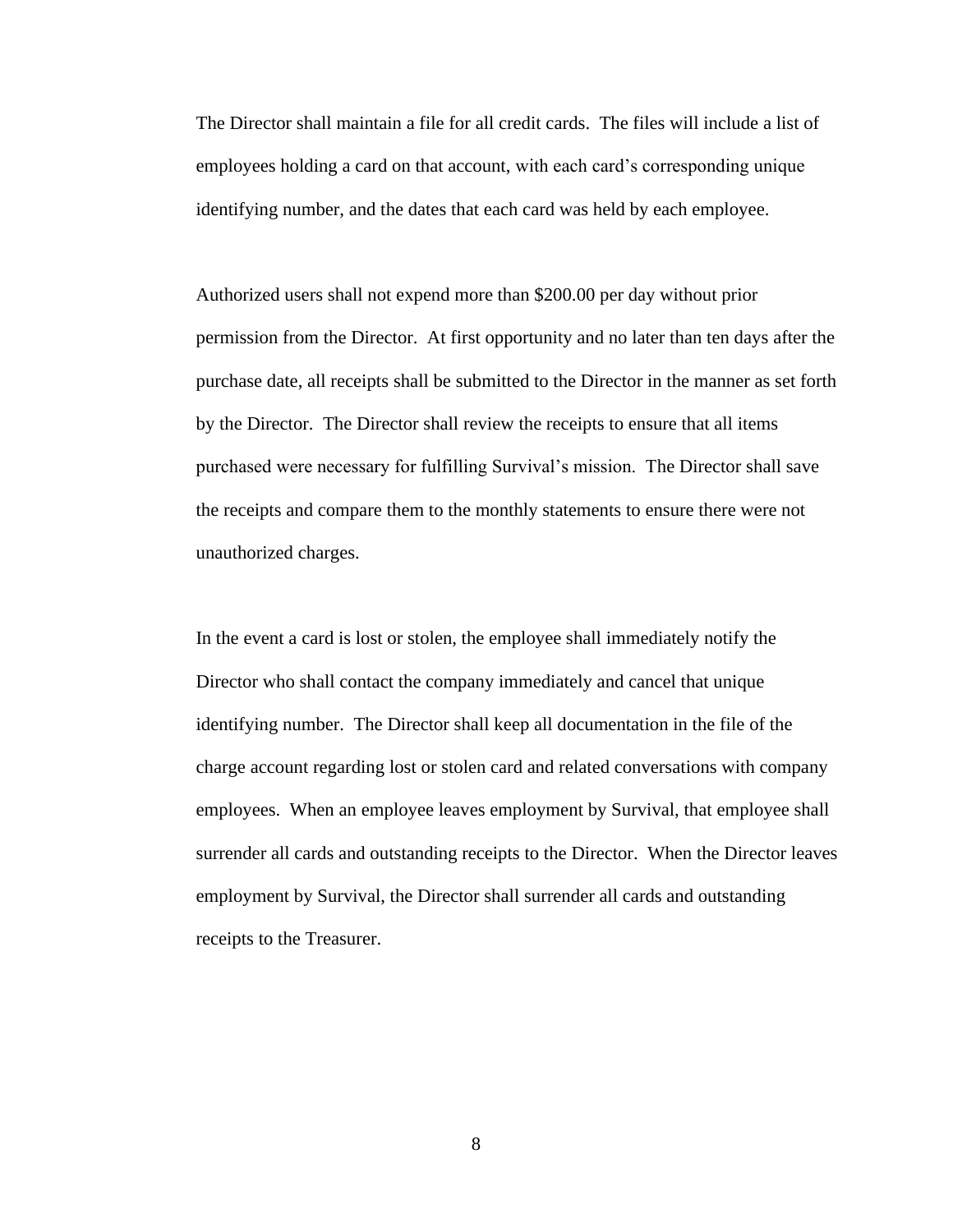### 3. Charge Accounts Available to the Director

The Board may authorize certain charge accounts on which charges can be made only by the Director. As of the date this Manual is approved, those charge accounts authorized are Bi-Lo Country Mart, Daily Star Journal, and Pack 'N Mail.

## 4. Credit Cards Available to the Director

The director is authorized to have a general-purpose credit card in the name of Survival and shall be the only employee authorized to use this card. As of the date of the approval of this Manual, the general-purpose credit card is a Visa card.

The Director is also authorized to have an Office Deposit charge card and shall be the only employee authorized to use this card.

In the event a card is lost or stolen, the Director shall contact the appropriate company immediately and cancel that card. The Director shall keep all documentation in the file of the charge account regarding the lost or stolen card and related conversations with company employees. When the Director leaves employment by Survival, the Director shall surrender all cards and outstanding receipts to the Treasurer of the Board.

### C. Electronic Transfers

The Director is authorized to electronically transfer money as needed between the general account and electronic deposit account for the purpose of keeping both accounts balanced. The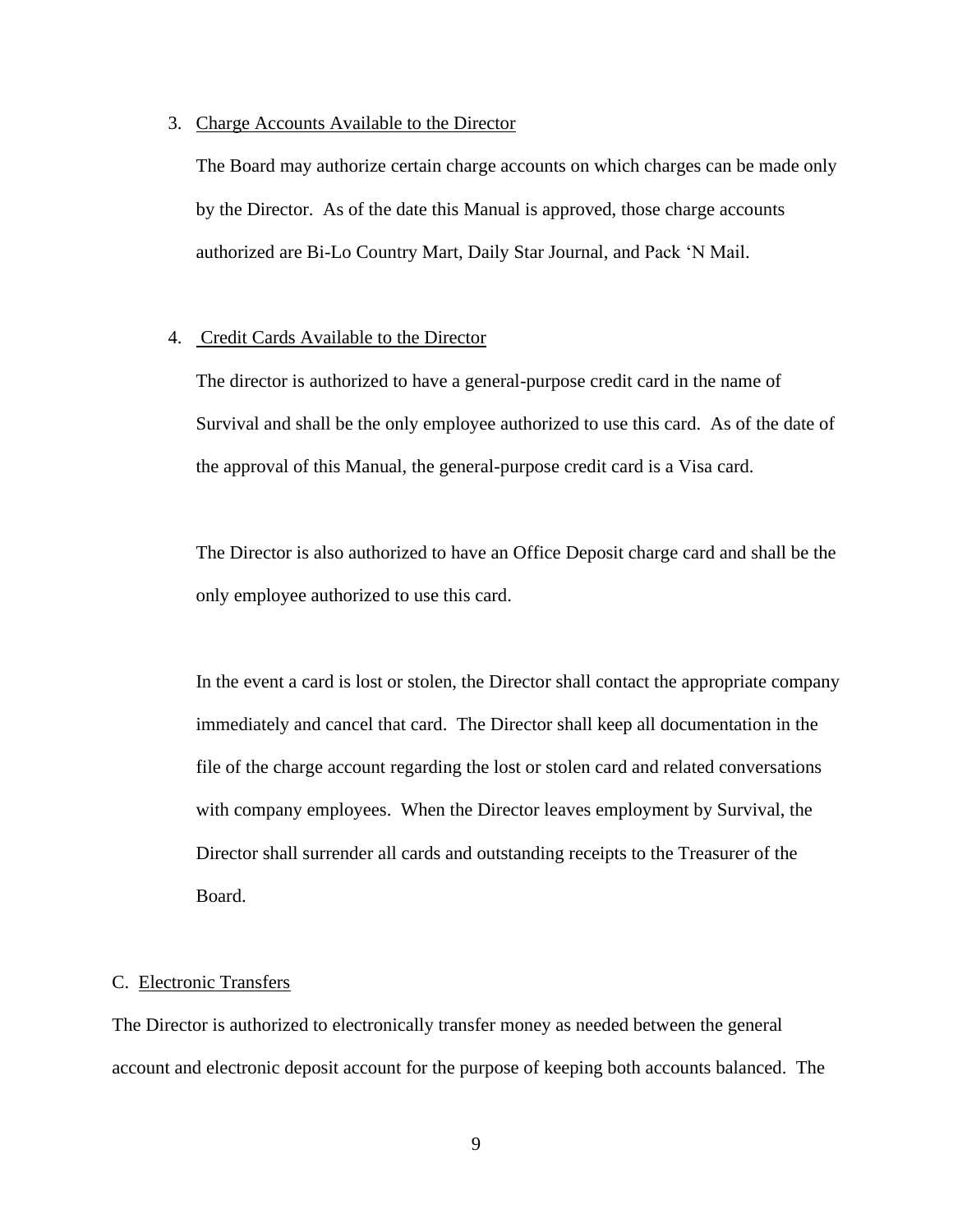Director is also authorized to electronically transfer funds from the general account for the purpose of paying payroll taxes. Electronic transfers shall be entered into the CBAS as soon as possible, but no less frequently than once a month.

## D. Debit Cards

A debit card may be applied for only with prior approval of the Board.

## E. Check Disbursements

The administrative assistant shall review each invoice and initial in the top right corner and then prepare the check. The check will then be submitted to the Director for approval and signature. Checks are normally generated electronically and concurrently entered in the CBAS. In the event checks cannot be generated through the CBAS, they shall be entered into the accounting system no less frequently than once a month. All checks used shall be pre-numbered and used in numerical order. All voided checks shall be retained. The President, Vice-President, Secretary, Treasurer and Director are the authorized signatories on all banking accounts. The co-signing officer shall review the billing documentation before signing the check to ensure the bill is legitimate. No check shall be made to "Cash". Checks totaling \$500 or more shall require the signature of the Director and an authorized Board Member. Any check payable to the Director requires at least on authorized Board Member signature.

### F. Accounts Payable

The Director shall be responsible for paying all bills in full by the due date, unless there is prior approval by the Board to defer payment. In the event there are not sufficient resources to pay the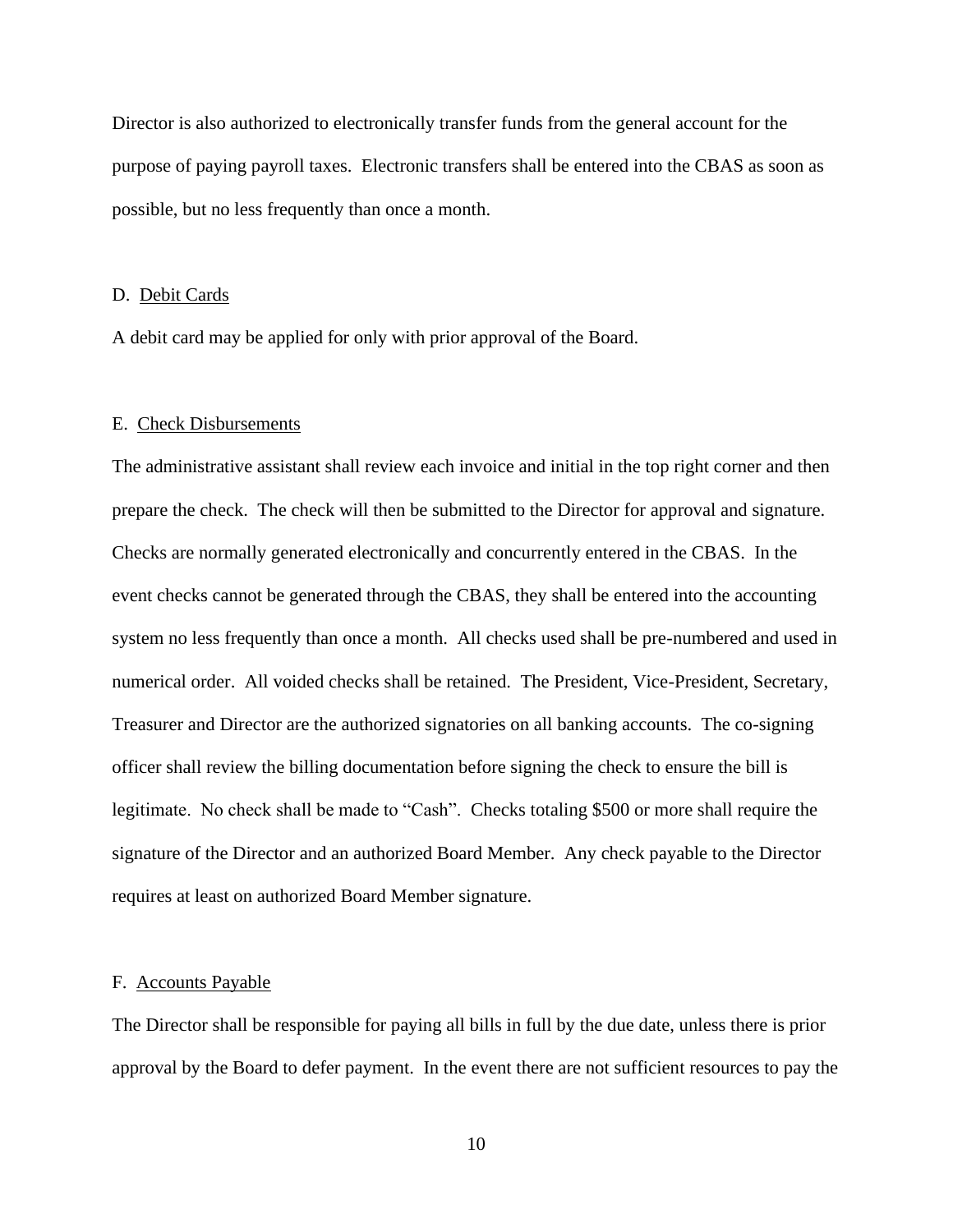bill in full, the President shall call a special meeting and/or take a telephone poll of the Board to excuse full payment of the bill for that month.

## G. Payroll

The Director shall maintain individual payroll records for each employee. The following information shall be kept in the employee's file within the CBAS: name, address, Social Security Number, beginning and termination dates, gross wages, withholding information, number of exemptions, and date(s) of changes of pay rate. The following information shall be kept in a physical personnel file for each employee: Copies of the federal W-4 form, state W-4 form, I-9 form, original application for employment, resume, dates of hiring, commencement of employment and termination, changes in pay rate, vacation, sick, and personal leave time records from previous calendar years, written reprimands or other record of employee discipline, original executed arrangements regarding confidentiality and acknowledgment of receipt of personnel manual and other information pertinent to that individual employee.

Employees are required to keep time sheets and must record their time contemporaneously and deliver the time sheets to the Director upon request. Employees must total their time on the sheets, and the Director shall review the time sheets for accuracy. The Director shall keep a calendar noting times that employees are absent. The Director shall compare the time sheets to the calendar.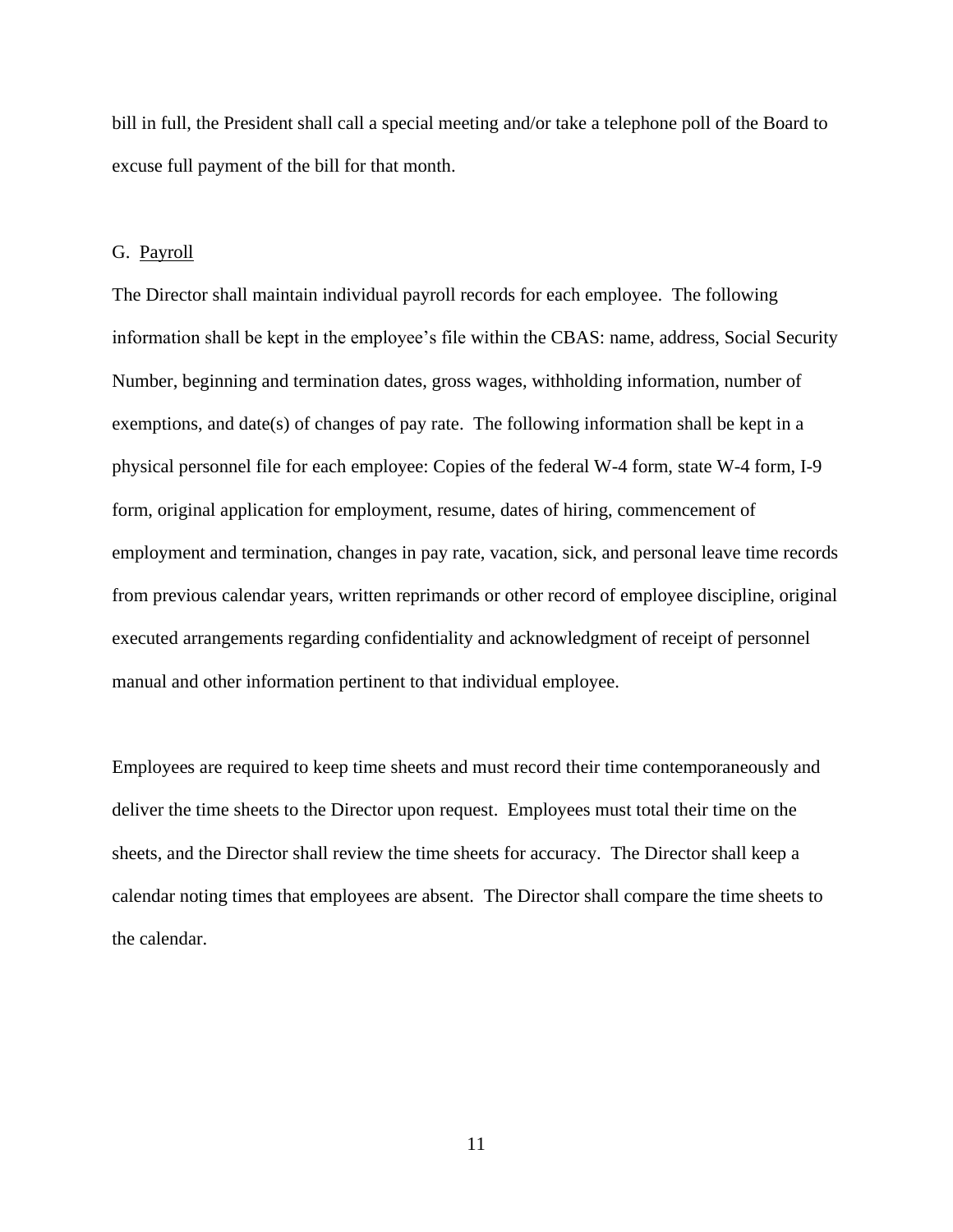Accrual and usage of Vacation, Sick and Personal Leave shall be tracked and computed monthly by the Director, and records of such shall be maintained in a file. When an employee leaves employment, these records shall go into the employee's personnel file.

The Director shall prepare Survival's payroll on a bi-weekly basis. The pay period is a twoweek period beginning Sunday at 12:00 a.m., with paychecks being available to employees no later than 4:00 p.m. on the Wednesday following the pay period. An exception to this may be made due to any changes in employee status or grant contract requirements.

### VII. INVESTMENTS

Survival shall utilize a prudent and reasonable investment strategy. The investment policy shall be evaluated annually by the Board. As of the date of approval of this Manual, Survival policy allows only passive investments. Changes in this investment policy shall be approved by the Board. As of the date of approval of this Manual, it is the policy of the Board to maintain monies equivalent to two months of operating expenses in a money market account, and to maintain monies equivalent to six months of operating expenses in liquid assets.

The Finance and Audit Committee shall pre-approve all investments in accordance with the Board's policy. All changes in investments shall be reported to the Board at the next Board meeting.

Current investments of Survival include a checking and PayPal accounts at First Central Bank, money market fund at Equity Bank, and 66 shares of AT&T common stock.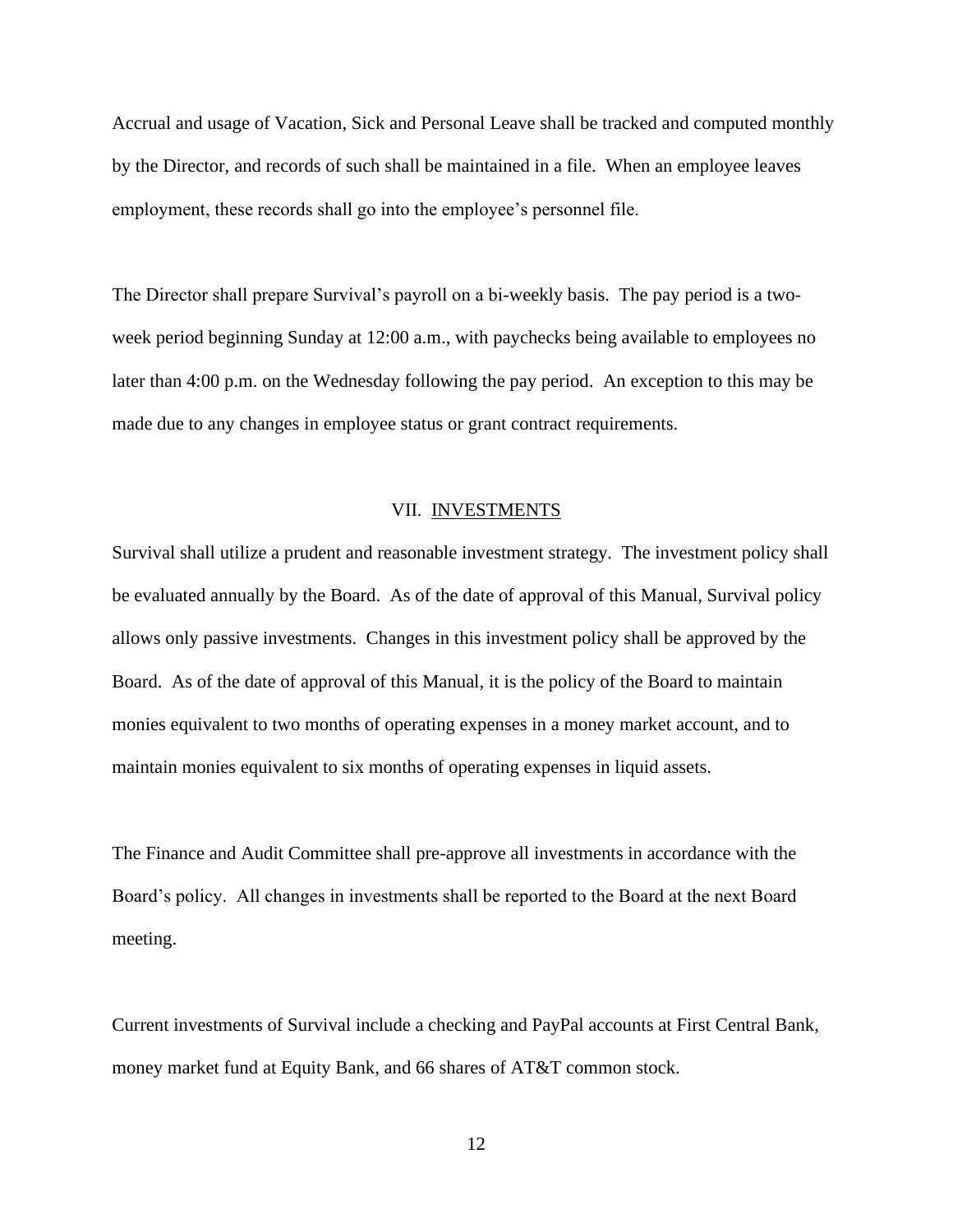## VIII. BANK RECONCILIATION

Upon receipt of the monthly bank statements, the Director shall review the statements and reconcile them to the CBAS. In the event there are errors, the Director shall resolve the discrepancy. The Director or a staff member as instructed by the Director will prepare the bank reconciliation between each bank statement and the CBAS and then date and initial the statement and bank reconciliation. The Director shall then give the bank reconciliation and statement to the Treasurer for the Treasurer's review.

# IX. CBAS

## A. General Guidelines

All receipts and expenditures shall be recorded in the CBAS in the accounts which reflect the actual source or usage. For purposes of the CBAS, all expenses shall be allocated to direct Shelter expenses, administrative activities, fundraising or other funds, as defined by current IRS regulations. With approval of the Treasurer, the Director is authorized to modify the chart of accounts as necessary.

#### B. Capitalization Policy

Capital assets are defined by Survival as assets with an expected useful life of more than one year and a cost or fair market value of \$1,000 or greater at the time of acquisition. Capital assets are recorded at their purchase price, or, if donated, at their fair market value, and are depreciated utilizing Internal Revenue Service asset life guidelines on a straight-line basis. Each capitalized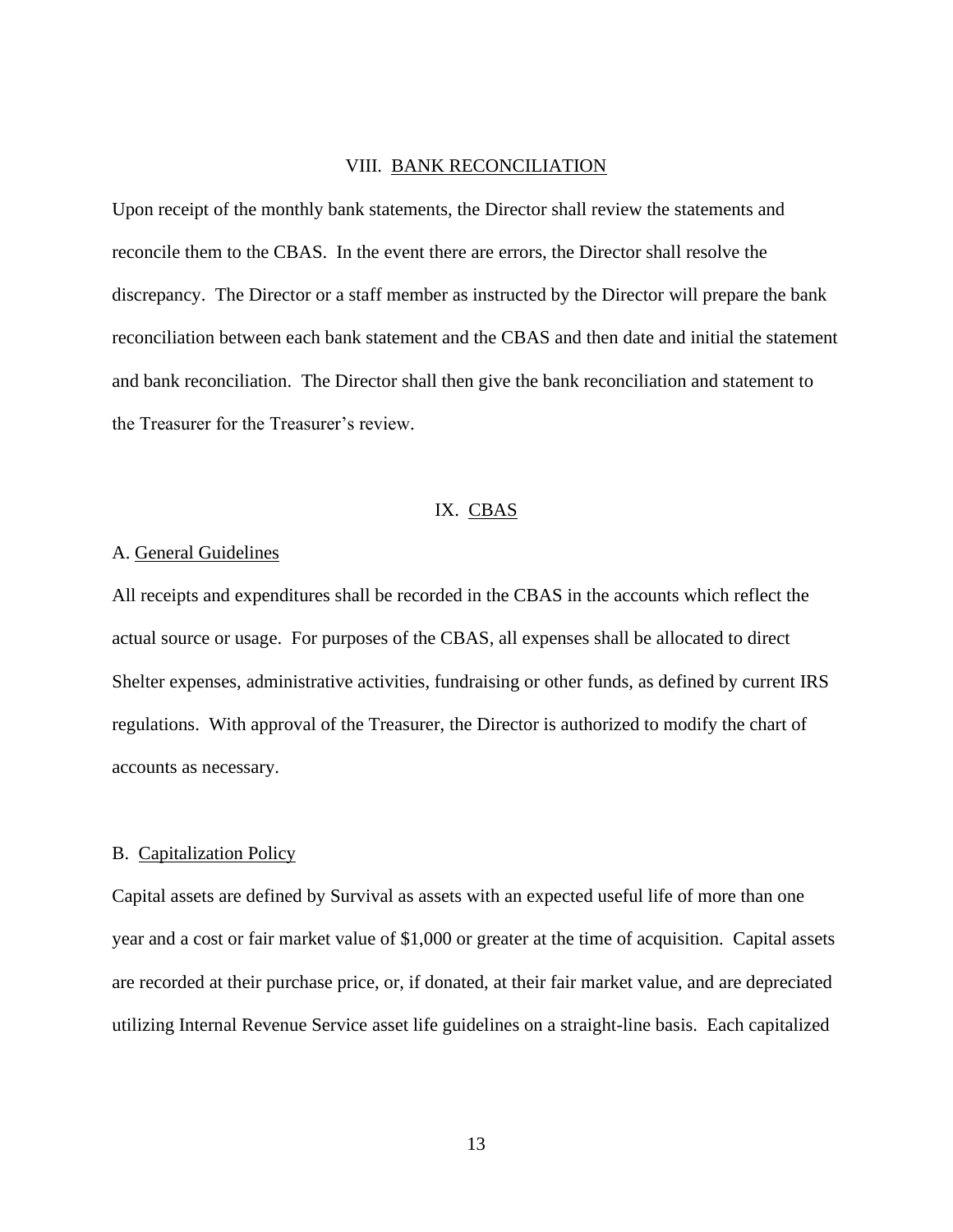asset and its corresponding accumulated depreciation shall be removed from the CBAS upon disposition, showing gain or loss.

## X. BID POLICY

Purchases for services, goods, or equipment with a cost in excess of \$2,500.00 shall require at least two bids which may be solicited through selective notification. Bids shall be presented to the Board for discussion and determination as to which bid to approve. In circumstances that cannot wait for approval by the Board, the Director is authorized to make such decision as necessary.

#### XI. EXPENSE REIMBURSEMENTS

After incurring expenses for all approved reimbursable expenses, the employee shall complete an expense reimbursement form, attach receipts to the form, and submit the form to the Director. When the Director incurs expenses, the Director shall complete an expense reimbursement form with supporting documentation. The Director's form, the supplemental documents, and the check covering the expenses shall be submitted to the officer who will be signing the check.

Employees who are required to travel for Survival's authorized business will be reimbursed for the use of their vehicle at the Federal standard business mileage rate or not more than 50 cents per mile and for the actual cost of food, fares, lodging, and incidental expenses, if the travel includes the necessity to purchase same. Actual fares shall be reimbursed at the coach/business class rate and lodging shall be reimbursed at the single occupancy rate. The lodging facility and rate shall be pre-approved by the Director. Food will be reimbursed at actual expense, up to a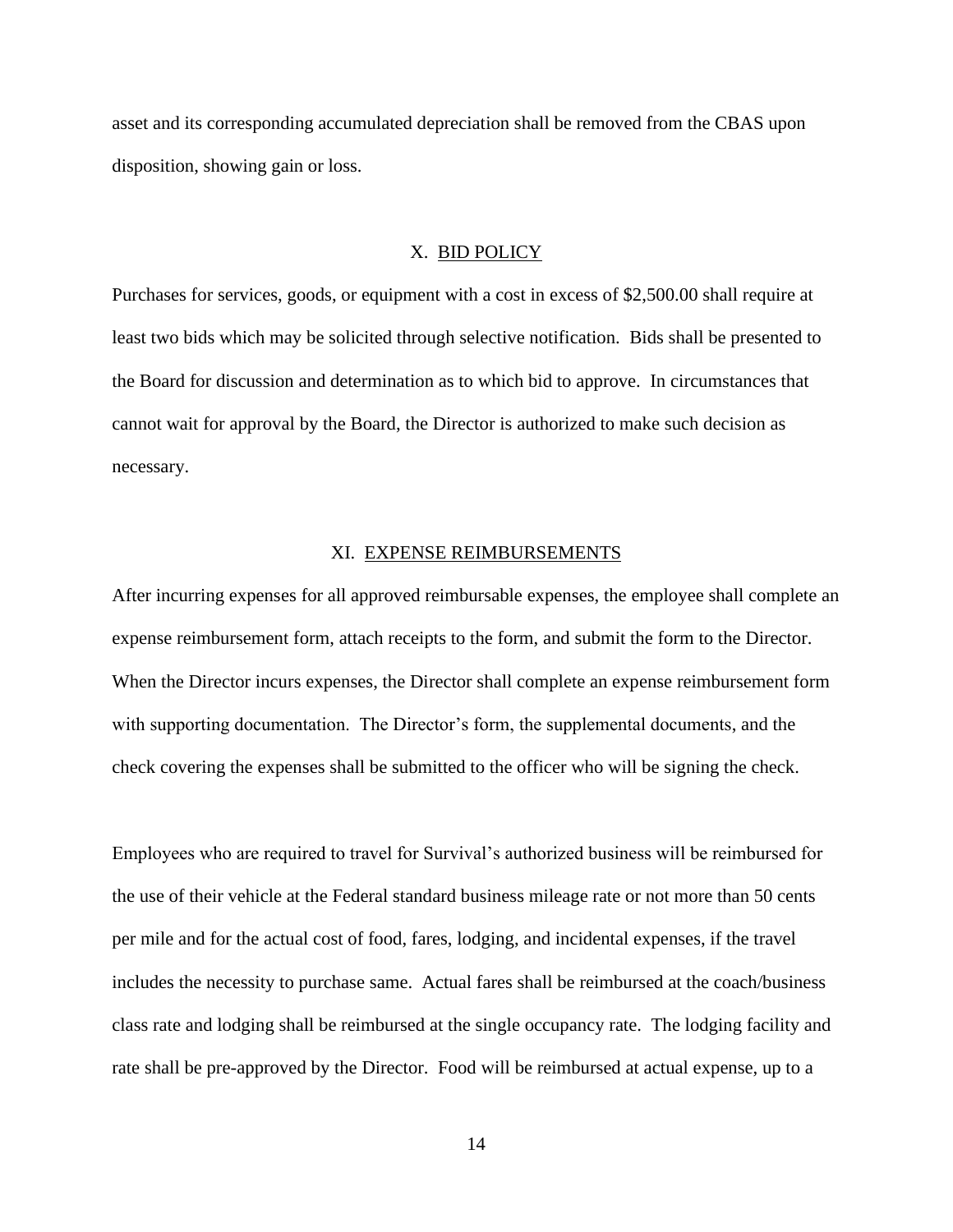maximum of \$50 per day. A day consists of any 24 consecutive hours. Prior approval for out of town travel must be obtained from the Director to be eligible for reimbursement.

For employees required to be on-call, Survival will reimburse the expense for their cellular telephones at the rate of \$5.00 per month, per employee, plus additional documented expenses. Survival shall not reimburse employees for the cost of entertainment unless prior approval from the Director is obtain. The Director may authorize entertainment expenses and other reimbursement requests by employees necessary for the fulfillment of Survival's mission. Survival does not reimburse employees or clients for the cost of alcoholic beverages or tobacco products.

## XII. INSURANCE COVERAGE FOR EMPLOYEE AND BOARD MEMBER DISHONESTY

All Board members and employees of Survival shall be covered by an employee dishonesty policy, the amount of which shall be determined by the Board.

#### XIII. TRAINING

The Director shall be responsible for orientation and arranging training of new employees. Each employee shall be trained for the position for which s/he is employed. A newly hired Director shall be trained by the departing Director and the Board. The Volunteer Coordinator shall ensure volunteers are trained in accordance with grant requirements and applicable Board policies and procedures.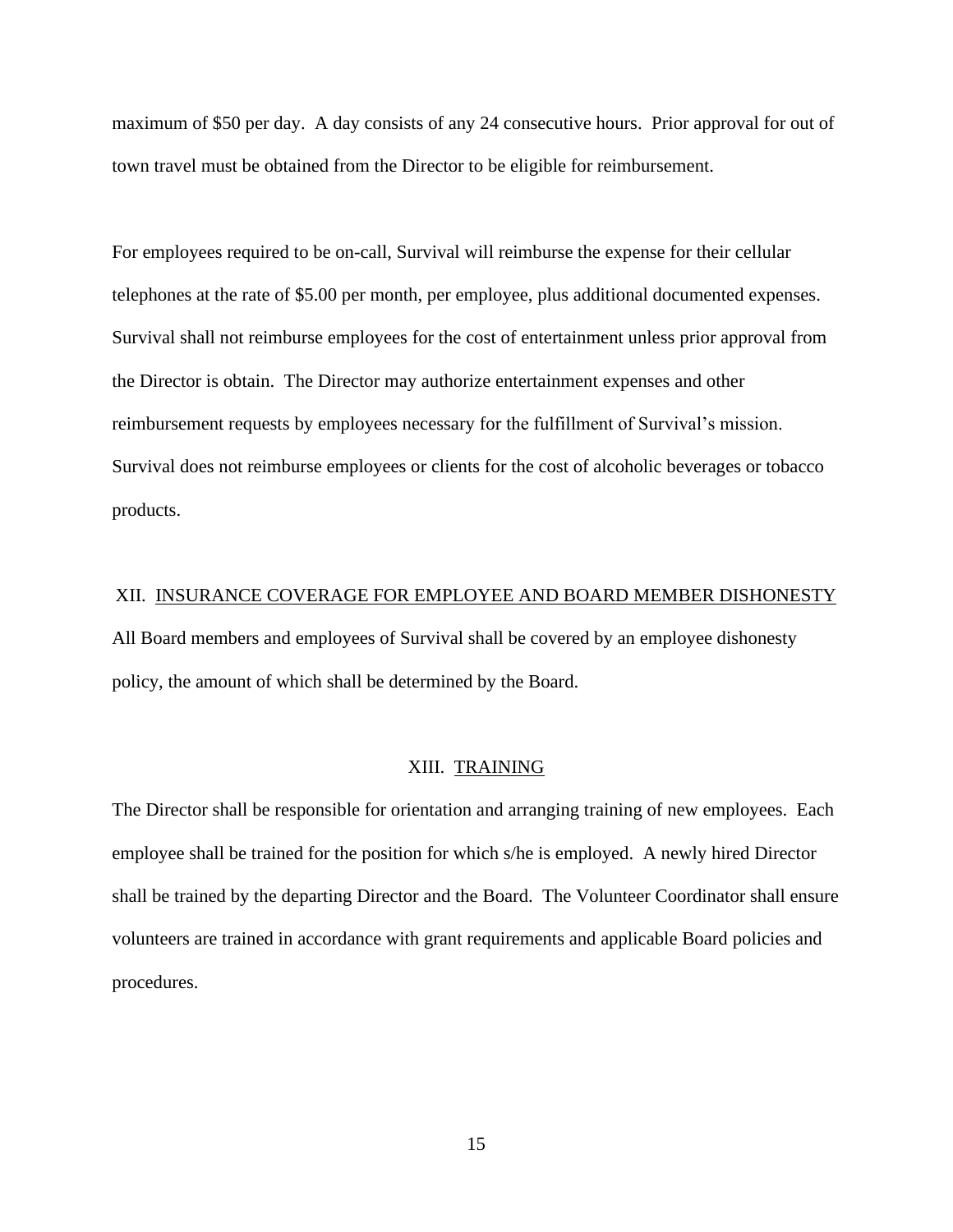When a new Board member is approved, the Director shall send the Board member pamphlets about Survival, as well as copies of the By-Laws, Accounting and Fiscal Policy and Procedures Manual, Personnel Policy Manual, a list of committee assignments, a list of Board members with their contact information, and information regarding the responsibilities of the Board.

At least once biannually, the Board shall invite a representative from the Missouri Coalition Against Domestic and Sexual Violence (hereinafter, "MCADSV") or other appropriate alternative group to conduct training of Board members regarding the authority and responsibilities of the Board.

Each year, within sixty days of being appointed, the Finance and Audit Committee members shall be trained by the Director regarding the sources of funding for Survival, including but not limited to, in-depth information regarding grants and contracts, as well as the practical application of the CBAS, and information regarding the checking account(s), investments, charge accounts, procedures required by the Accounting Fiscal Policies and Procedures Manual, passwords and keys.

Within seven days of hiring a new employee and no later than seven days of an employee beginning work, the Director shall train the new employee on the procedures required by the Accounting and Fiscal Policy and Procedure Manual. The Director shall give each employee a copy of the Accounting and Fiscal Policy and Procedure Manual and each employee shall sign a form acknowledging he or she has received, reviewed, understands and will abide by the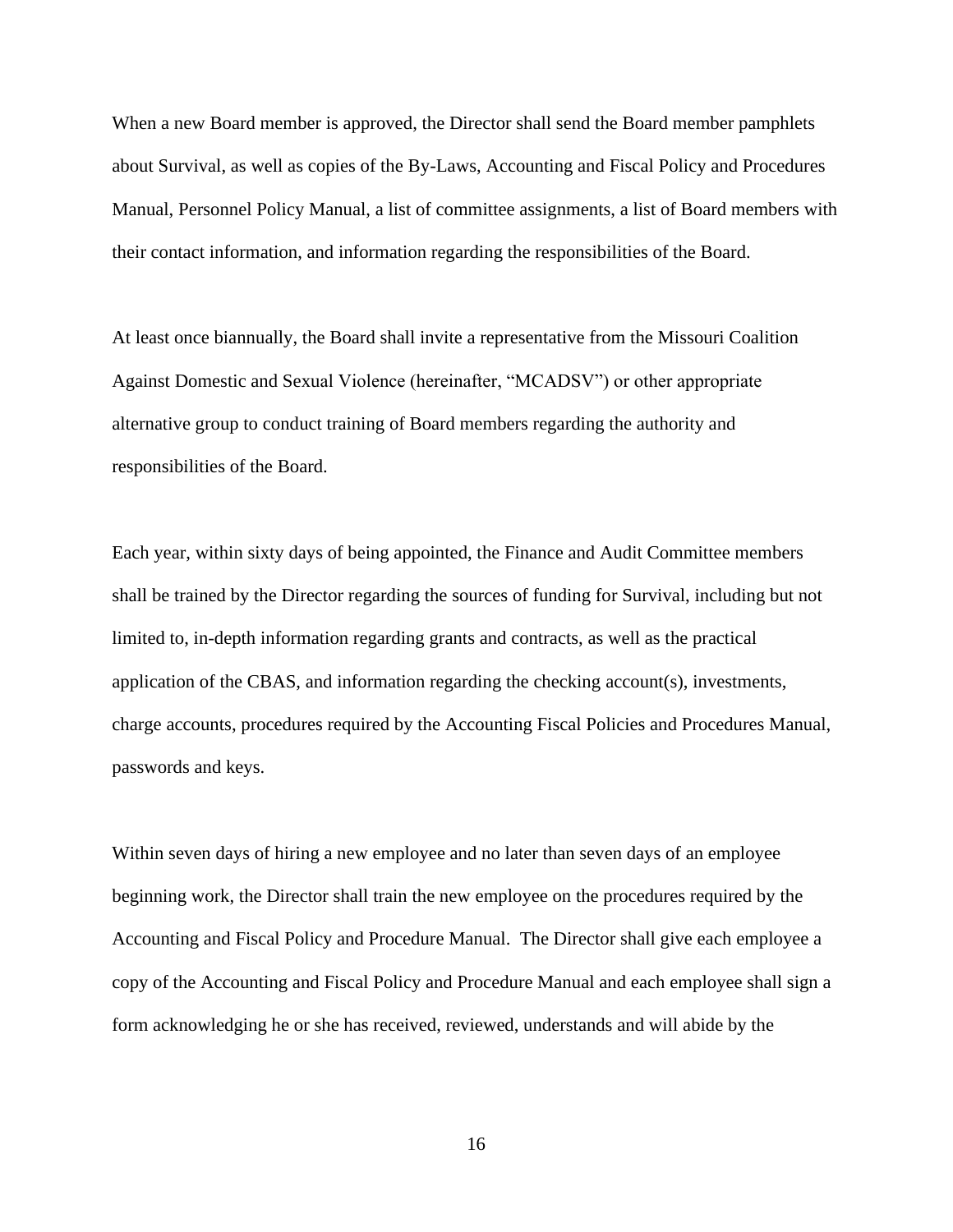procedures required by the Accounting and Fiscal Policy and Procedure Manual. A copy of this form will be retained in the employee's personnel file.

# XIV. PASSWORDS AND KEYS

Only the President, Treasurer and Director shall have the passwords to access all electronically stored materials. The President, Treasurer or Director may change the passwords, but only after receiving approval from the other two individuals. Passwords shall not be written down or maintained on premises. Passwords and identifying information shall not be kept together.

Only the President, Treasurer and Director shall have key(s) to the locked file drawer in the Director's office. All employees shall have access to the keycode to the Shelter. The President, Treasurer, Director and employees assigned to the administrative office shall have keys to the administrative office and the Director's office. The Shelter Manager shall also have a key to the administrative office.

#### XV. AUDITS AND REVIEWS

The Board shall schedule a financial review or audit at their discretion or as required by law or grant contracts/guidelines. The Finance and Audit Committee shall research, interview and nominate a qualified certified public accountant (hereafter "CPA") for performance of the financial review or audit. The selection of a CPA shall require the approval by the Board. It shall be the Director's responsibility to provide any and all assistance required by the CPA. The Board shall review the final audit or financial review for acceptance. The Board shall review